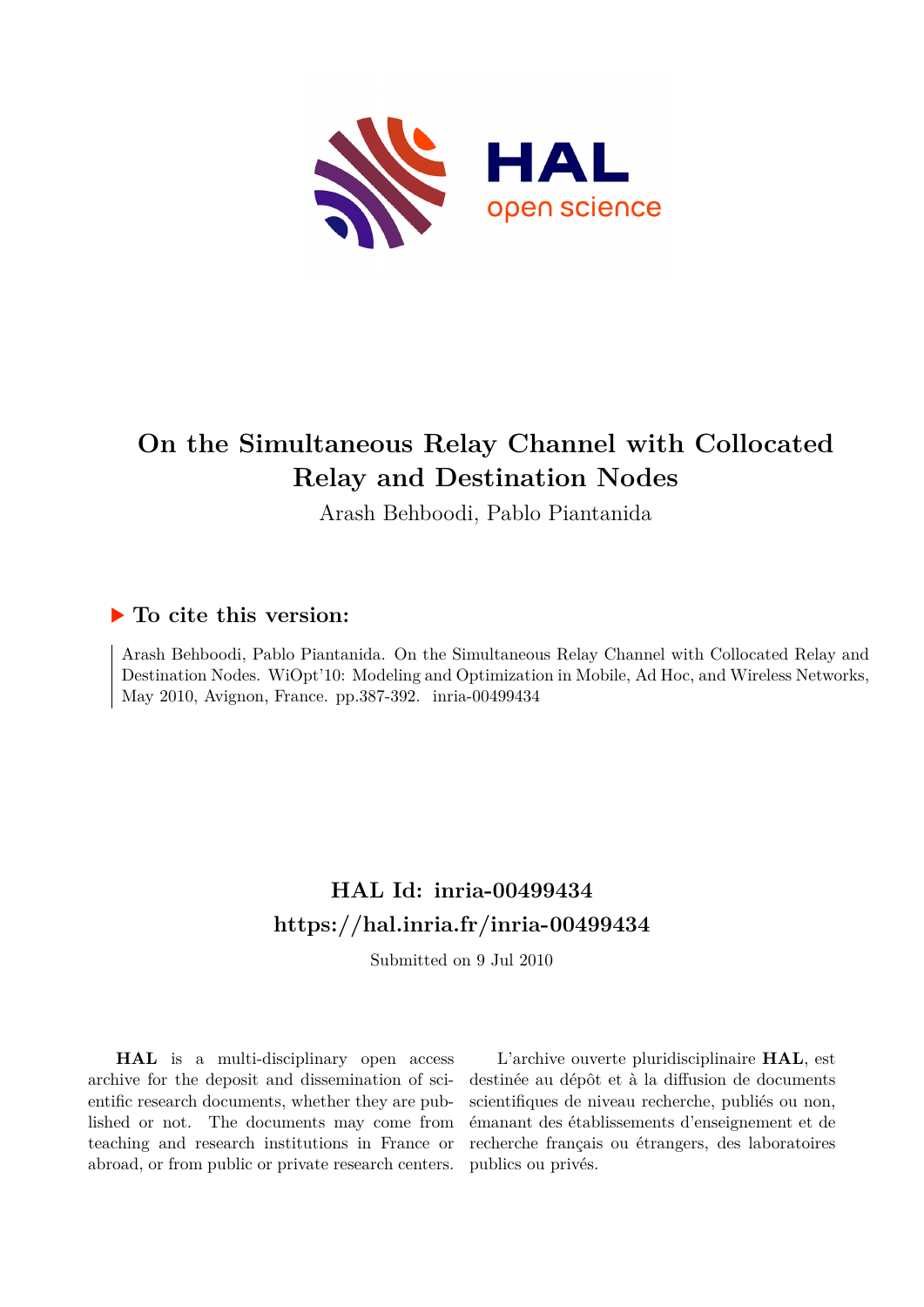# On the Simultaneous Relay Channel with Collocated Relay and Destination Nodes

Arash Behboodi and Pablo Piantanida Department of Telecommunications, SUPELEC 91192 Gif-sur-Yvette, France Email: {arash.behboodi,pablo.piantanida}@supelec.fr

*Abstract*—The simultaneous relay channel with collocated relay and destination nodes is investigated. This models the scenario in which the source user is unaware of the channel controlling the communication but it knows the set of all possible relay channels. Our primary focus is the case where the relay node is physically near to the destination so that Compress-and-Forward (CF) coding is the adequate cooperative strategy. A broadcasting scheme for flexible user cooperation is developed. This enables the encoder to send part of the information regardless of which channel is present and additional information intended for each of the different channels. It can be seen that this problem is equivalent to that of sending common and private information to several destinations in presence of helper relays. This scenarios is identified as the broadcast relay channel (BRC). A general achievable rate region is derived and specific results are obtained for the case of Gaussian BRCs. The advantage of the proposed coding scheme is that the source can adapt its coding rate to the different channels that might be present during the communication.

#### I. INTRODUCTION

Cooperative networks have been a topic of huge interest during recent years between researchers. Using the multiplicity of information in nodes, these networks can increase the capacity and reliability provided by the appropriate coding strategy. The simplest of these networks is the relay channel. The relay channel, first introduced in [1], consists of a senderreceiver pair whose communication is aided by a relay node, as it is shown in Fig.1(a). Significant contributions were made by Cover and El Gamal [2], where the main strategies of Decode-and-Forward (DF) and Compress-and-Forward (CF), and an upper bound were developed for this channel. The performances of DF and CF strategies are strongly dependent on the physical position of the relay and destination nodes. Roughly speaking, one can say that when the relay is near

to the source node, i.e., the source-relay channel is not good enough, it is generally better to use DF coding. In contrast with this, if the relay is near to the destination node it is better to use CF coding. Moreover the capacity of the degraded relay channel was established in [2] and a general result that combines DF and CF coding was also provided. This result was improved in [3] where the best known lower bound on the capacity of general relay channels is derived. Based on these strategies, further work has been done on cooperative networks from different aspects, including deterministic channels [4], multiple access relay, broadcast relay and multiple relays, fading relay channels [5]. Particularly the relay broadcast channel was studied in [6]–[8] where capacity theorems, upper and inner bound were developed for the channel.

The simultaneous channel with two nodes was first introduced in [9], [10]. This scenario consists of a source that sends information to a destination through several different channels. A relation between the broadcast channel (BC) and the simultaneous channel was first mentioned in [11]. Broadcast coding can be used to adapt information-rates to the different channel users and thereby improving the general rate by sending additional (private) information layers. Indeed, each channel in the set of possible channels serves as a different branch of the BC. The idea was exploited later in similar cases [12]–[14]. Similarly, extensive research has been done on BCs due to their importance as a main part of scenarios like multi cast, flat fading, multi-hop, ad-hoc networks, and others. This channel consists of a source transmitting different messages to several destinations. The main coding strategies (e.g. superposition coding, Marton coding) were developed in [11], [15]–[17], and shown to be capacity archiving for various classes of channels (e.g. degraded, degraded message sets, less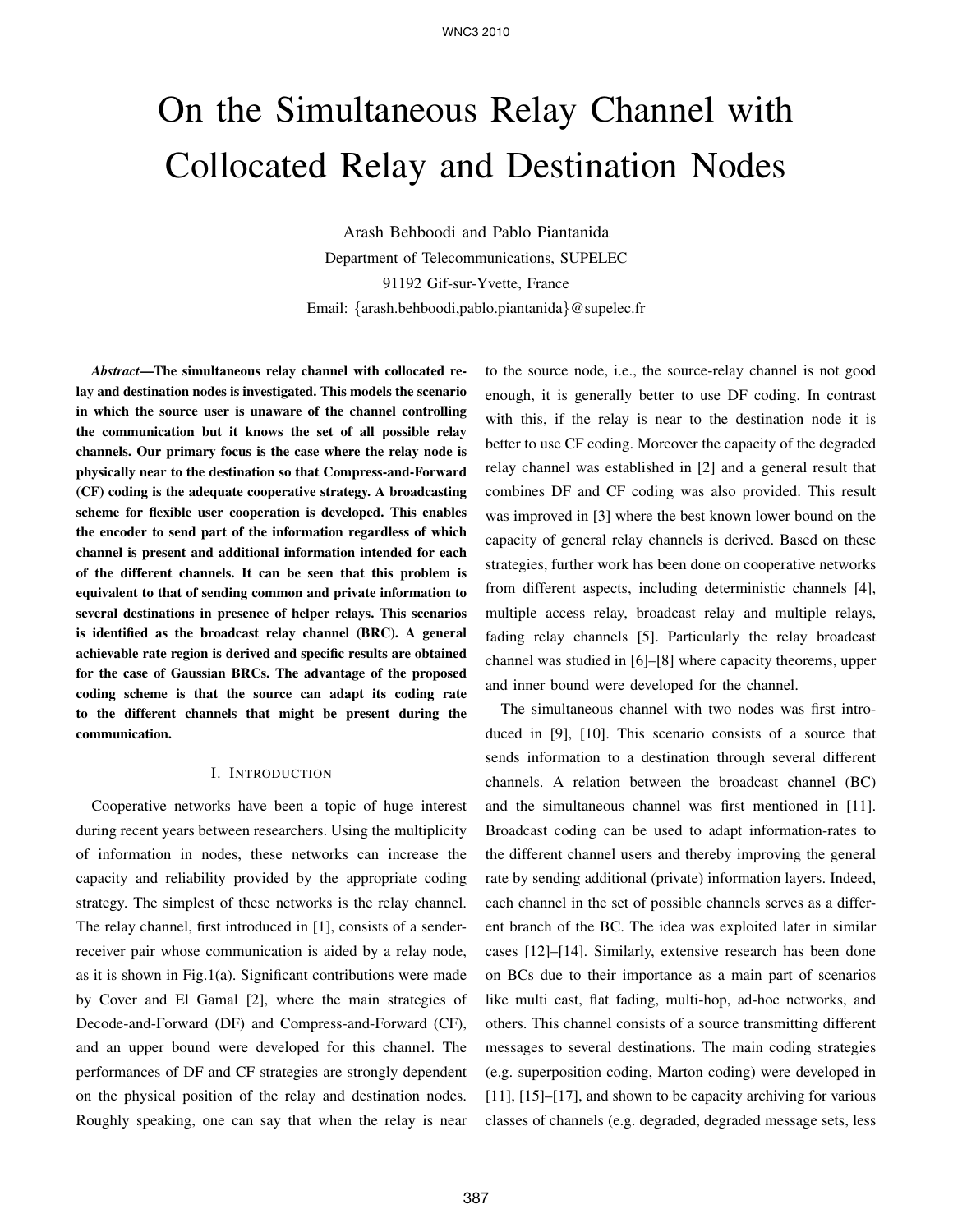

noisy, more capable, deterministic).

In this paper, we focus on the information-theoretic limits of simultaneous relay channels, where the source user is unaware of the channel controlling the communication but it knows the set of possible relay channels. We focus on the case of two possible channels and the relay node is assumed to be physically near to the destination. An achievable rate region is derived which is based on broadcast coding together with CF coding. This paper is organized as follows. In Section II, definition and main results are presented. Next section presents the sketch of proof, and Gaussian examples are relegated to Section IV. Finally, numerical results and discussions are presented in the Section V.

#### II. PROBLEM DEFINITIONS AND MAIN RESULTS

#### *A. Problem Definition*

The simultaneous relay channel [12] with discrete source and relay inputs  $x \in \mathcal{X}$ ,  $x_T \in \mathcal{X}_T$ , discrete channel and relay outputs  $y_T \in \mathscr{Y}_T$ ,  $z_T \in \mathscr{Z}_T$ , is characterized by two conditional probability distributions (PDs)  $\{P_T: \mathscr{X} \times$  $\mathscr{X}_T \longmapsto \mathscr{Y}_T \times \mathscr{Z}_T \big\}_{T=1,2}$ , where T is the channel index. It is assumed here that the transmitter (the source) is unaware of the realization of  $T$  that governs the communication, but  $T$ should not change during the communication. However,  $T$  is assumed to be known at the destination and the relay ends.

*Definition 1 (Code):* A code for the SRC consists of: an encoder mapping  $\{\varphi : \mathcal{W}_1 \times \mathcal{W}_2 \longmapsto \mathscr{X}^n\}$ , two decoder mappings  $\{\psi_T : \mathcal{Y}_T^n \longmapsto \mathcal{W}_T\}$  and a set of relay functions  ${f_{T,i}}_{i=1}^n$  such that  ${f_{T,i} : \mathscr{Z}_T^{i-1} \longmapsto \mathscr{X}_{T,i}}_{i=1}^n$ , for some finite sets of integers  $W_T = \{1, ..., W_T\}$ , where i is the time index. The rates of such code are  $n^{-1} \log W_T$  and its maximum error probability

$$
e^{(n)}_{\max,T} \doteq \max_{(w_0,w_T)\in \mathcal{W}_0\times \mathcal{W}_T} \Pr\Big\{\psi(\mathbf{Y}_T) \neq (w_0,w_T)\Big\}.
$$

*Definition 2 (Achievable rates and capacity):* For every 0  $< \epsilon, \gamma < 1$ , a triple of non-negative numbers  $(R_0, R_1, R_2)$  is achievable for the SRC if for every sufficiently large  $n$  there exist  $n$ -length block code whose error probability satisfies  $e^{(n)}_{\max,T}(\varphi,\psi,\{f_{T,i}\}_{i=1}^n) \leq \epsilon$  for each  $T = \{1,2\}$  and the rates  $n^{-1} \log W_T \ge R_T - \gamma$ . The set of all achievable rates is called the capacity region for the SRC. We emphasize that no prior distribution on  $T$  is assumed and thus the encoder must exhibit a code that yields small error probability for every  $T = \{1, 2\}$ , yielding the BRC setting. A similar definition can be offered for the common-message BC with a single message set  $W_0$ and rate  $n^{-1} \log W_0$ .

Since the relay and the receiver can be assumed to be cognizant of the realization  $T$ , the problem of coding for the SRC can be turned into that of the BRC [12]. This consists of two relay branches where each one equals to a relay channel with  $T = \{1, 2\}$ , as is shown in Fig. 1(b). The encoder sends common and private messages  $(W_0, W_T)$  to destination T at rates  $(R_0, R_T)$ . The BRC is defined by the PD  $\{P: \mathscr{X} \times \mathscr{X}_1 \times \mathscr{X}_2 \longmapsto \mathscr{Y}_1 \times \mathscr{Y}_1 \times \mathscr{Y}_2 \times \mathscr{Y}_2\}$ , with channel and relay inputs  $(x, x_1, x_2)$  and channel and relay outputs  $(y_1, z_1, y_2, z_2)$ . Notions of achievability for  $(R_0, R_1, R_2)$  and capacity remain the same as for BCs (see [11], [5] and [7]). Indeed  $R_0$  can be considered as rate that can be transmitted through the both channel, i.e. common information, and  $R_1, R_2$  are the rate corresponding to each channel, i.e. private information.

#### *B. Coding Theorem for the Broadcast Relay Channel*

*Theorem 2.1:* An inner bound on the capacity region of the BRC is given by

$$
\mathcal{R}_I \doteq \bigcup_{P \in \mathcal{P}} \Big\{ (R_0 \ge 0, R_1 \ge 0, R_2 \ge 0) : \nR_0 + R_1 \le I(U_0U_1; Y_1\hat{Z}_1 | X_1) \nR_0 + R_2 \le I(U_0U_2; Y_2\hat{Z}_2 | X_2) \nR_0 + R_1 + R_2 \le I_0 + I(U_1; Y_1\hat{Z}_1 | X_1U_0) + \nI(U_2; Y_2\hat{Z}_2 | X_2U_0) - I(U_1; U_2 | U_0) \n2R_0 + R_1 + R_2 \le I(U_0U_1; Y_1\hat{Z}_1 | X_1) + I(U_0U_2; Y_2\hat{Z}_2 | X_2) \n-I(U_1; U_2 | U_0) \Big\},
$$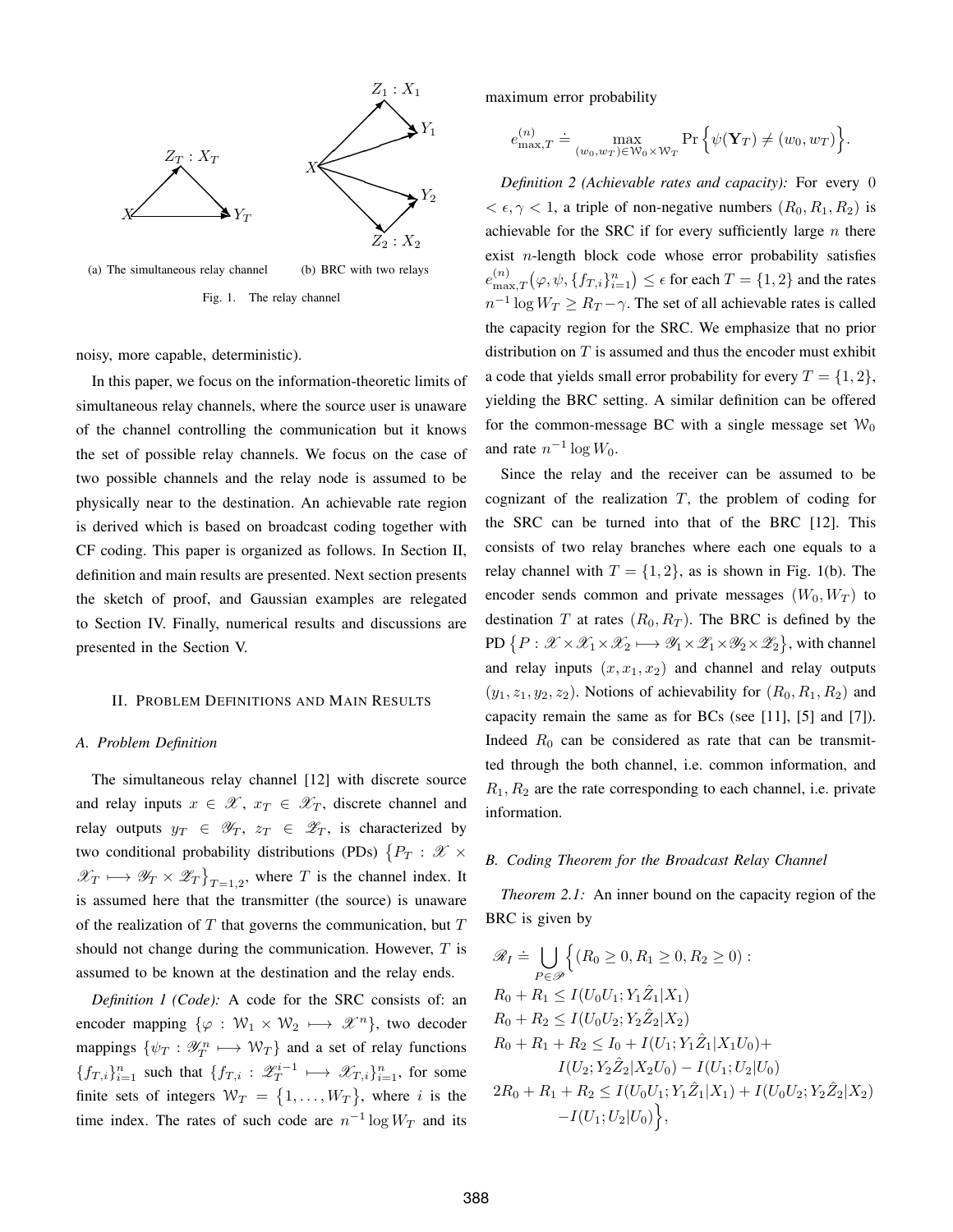where the quantity  $(I_0)$  is given by

$$
I_0 \doteq \min \big\{ I(U_0; Y_1 \hat{Z}_1 | X_1), I(U_0; Y_2 \hat{Z}_2 | X_2) \big\},\
$$

and the set of all admissible PDs  $\mathscr P$  is defined as

 $\mathscr{P} \doteq \left\{ P_{U_0 U_1 U_2 X_1 X_2 X Y_1 Y_2 Z_1 Z_2 \hat{Z}_1 \hat{Z}_2} = P_{X_2} P_{X_1} \right\}$  $P_{U_0}P_{U_2U_1|U_0}P_{X|U_2U_1}P_{Y_1Y_2Z_1Z_2|XX_1X_2}P_{\hat{Z}_1|X_1Z_1}P_{\hat{Z}_2|X_2Z_2},$  $I(X_2; Y_2) \geq I(Z_2; \hat{Z}_2 | X_2 Y_2), I(X_1; Y_1) \geq I(Z_1; \hat{Z}_1 | X_1 Y_1)$  $(U_0, U_0, U_1) \oplus (X_1, X_2, X) \oplus (Y_1, Z_1, Y_2, Z_2) \}.$ 

*Remark 1:* The variables  $\hat{Z}_1, \hat{Z}_2$  are the compression of  $Z_1, Z_2$  at the relays. It can be seen that from the probability distribution presented in theorem 2.1 that  $\hat{Z}_i$ ,  $i \in \{1,2\}$  is independent of the rest of random variables given  $X_i, Z_i$  thus holding the Markov chain with the rest via  $X_i, Z_i$ .

*Remark 2:* Similar to the single relay channel, compressand-forward rate is not in general, before maximization, convex. So the lower bound can be improved using time-sharing. Notice that this region includes Marton's region [16] with  $(X_1, X_2) = \emptyset$ ,  $Z_1 = Y_1$  and  $Z_2 = Y_2$ .

#### III. SKETCH OF PROOF

Reorganize first private messages  $w_i, i \in \{1, 2\}$  into  $(s'_i, s_i)$ with non-negative rates  $(S'_i, S_i)$  where  $R_i = S'_i + S_i$ . Merge  $(s'_1, s'_2, w_0)$  to one message  $s_0$  with rate  $S_0 = R_0 + S'_1 + S'_2$ . *Code Generation:*

- (i) Randomly and independently generate  $2^{nS_0}$  sequences  $\underline{u}_0$  draw i.i.d. from  $P_{U_0}(\underline{u}_0) = \prod_{j=1}^n p_{U_0}(u_{0j})$ . Index them as  $\underline{u}_0(s_0)$  with  $s_0 \in [1, 2^{nS_0}]$ .
- (ii) Randomly and independently generate  $2^{nR_{x_b}}$  sequences  $\underline{x}_b$  draw i.i.d. from  $P_{X_b}(\underline{x}_b) = \prod_{j=1}^n p_{X_b}(x_{bj})$  as  $\underline{x}_b(r_b)$ , where  $r_b \in [1, 2^{nR_x} \text{ or } b \in \{1, 2\}.$
- (iii) For each  $\underline{x}_b(r_b)$  randomly and independently generate  $2^{n\hat{R}_b}$  sequences  $\hat{\underline{z}}_b$  each with probability  $P_{\hat{Z}_b|X_b}(\hat{z}_b|\underline{x}_b(r_b)) = \prod_{j=1}^n p_{\hat{Z}_b|X_b}(\hat{z}_{bj}|x_{bj}(r_b)).$  Index them as  $\hat{z}_b(r_b, \hat{s}_b)$ , where  $\hat{s}_b \in \left[1, 2^{n\hat{R}_b}\right]$  for  $b \in \{1, 2\}$ .
- (iv) Partition the set  $\{1, \ldots, 2^{n\hat{R}_b}\}\$  into  $2^{nR_{x_b}}$  cells and label them as  $S_{r_2}$ . In each cell there are  $2^{n(\hat{R}_b - R_{x_b})}$  elements.
- (v) For each pair  $u_0(s_0)$ , randomly and independently generate  $2^{nT_b}$  sequences  $\underline{u}_b$  draw i.i.d. from  $P_{U_b|U_0}(\underline{u}_b|\underline{u}_0(s_0)) = \prod_{j=1}^n p_{U_b|U_0}(u_{bj}|u_{0j}(s_0)).$ Index them as  $\underline{u}_b(s_0, t_b)$ , where  $t_b \in [1, 2^{nT_b}]$  for  $b \in \{1, 2\}.$
- (vi) For  $b \in \{1, 2\}$ , partition the set  $\{1, \ldots, 2^{nT_b}\}$  into  $2^{nS_b}$ subsets and label them as  $S_{s_b}$ . In each subset, there are  $2^{n(T_b-S_b)}$  elements for  $b \in \{1,2\}.$
- (vii) Then the encoder looks for  $t_1 \in S_{s_1}$  and  $t_2 \in S_{s_2}$  such that  $(\underline{u}_1(s_0, t_1), \underline{u}_2(s_0, t_2))$  are jointly typical given the RV  $\underline{u}_0(s_0)$ . The constraints for the coding step is:

$$
T_1 + T_2 - S_1 - S_2 \ge I(U_2; U_1 | U_0).
$$
 (1)

At the end, it finds a pair  $(t_1, t_2)$ .

(viii) Finally, use a deterministic function for generating  $x$  as  $f(\underline{u}_1, \underline{u}_2)$  indexed by  $\underline{x}(s_0, t_1, t_2)$ .

*Encoding Part:* In block i, the source wants to send  $(w_{0i}, w_{1i}, w_{2i})$  by reorganizing them into  $(s_{0i}, s_{1i}, s_{2i})$ . Encoding steps are as follows:

- (i) Relay b knows from the previous block that  $\hat{s}_{b(i-1)} \in$  $S_{r_{bi}}$  and it sends  $\underline{x}_b(r_{bi})$  for  $b \in \{1, 2\}.$
- (ii) From  $(s_{0i}, s_{1i}, s_{2i})$ , the source finds  $(t_{1i}, t_{2i})$  and sends  $\underline{x}(s_{0i}, t_{1i}, t_{2i}).$

*Decoding Part:* After the transmission of the block  $i + 1$ , the relays start to find  $\hat{Z}_b$ . The destinations decode  $\hat{Z}_b$  and then use it with  $Y_b$  to decode the messages.

(i) Relay b searches for  $\hat{s}_{bi}$  after receiving  $z_b(i)$  such that  $(\underline{x}_b(r_{bi}), \underline{z}_b(i), \underline{\hat{z}}_b(\hat{s}_{bi}, r_{bi}))$  are jointly typical subject to

$$
\hat{R}_b \ge I(Z_b; \hat{Z}_b | X_b). \tag{2}
$$

(ii) Destination *b* searches for  $r_{b(i+1)}$  such that  $(\underline{y}_b(i +$  $(1), \underline{x}_b(r_{b(i+1)})$  is jointly typical. Then in finds  $\hat{s}_{bi}$  such that  $\hat{s}_{bi} \in S_{r_{b(i+1)}}$  and  $(\hat{z}_b(\hat{s}_{bi}, r_{bi}), \underline{y}_b(i), \underline{x}_b(r_{bi}))$  are jointly typical. Conditions for reliable decoding are:

 $R_{x_b} \le I(X_b; Y_b), \ \hat{R}_b \le R_{x_b} + I(\hat{Z}_b; Y_b | X_b).$  (3)

(iii) Decoding in block  $i$  is done such that  $(\underline{u_0}(s_{0i}), \underline{u_b}(s_{0i}, t_{bi}), \underline{y}_b(i), \hat{z}_b(\hat{s}_{bi}, r_{bi}), \underline{x}_b(r_{bi}))$  are all jointly typical. This leads to the next constraints

$$
S_0 + T_b \le I(U_0 U_b; Y_b \hat{Z}_b | X_b),\tag{4}
$$

$$
T_b \le I(U_b; Y_b \hat{Z}_b | U_0 X_b). \tag{5}
$$

After decoding of  $(s_{0i}, s_{1i}, s_{2i})$  at destinations, the original messages  $(w_{0i}, w_{1i}, w_{2i})$  can be extracted. One can see that the rate region of theorem 2.1 follows form equations  $(1)-(5)$ , the equalities between the original rates and reorganized rates, the fact that all the rates are positive and by using Fourier-Motzkin elimination. Similarly to [2], the necessary condition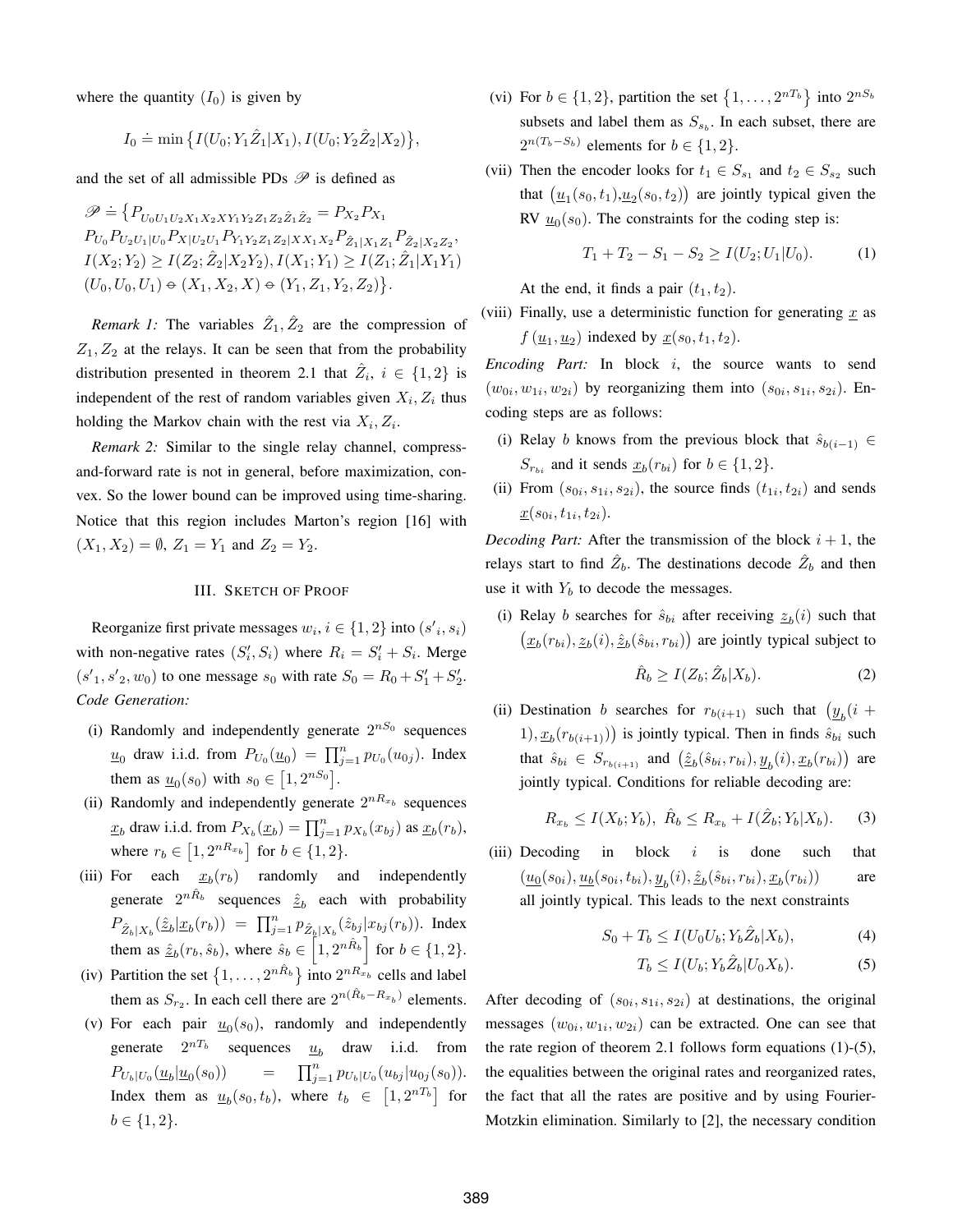$I(X_b; Y_b) \ge I(Z_b; \hat{Z}_b | X_b Y_b)$  follows from (2) and (3) for  $b \in$  ${1, 2}.$ 

#### IV. GAUSSIAN EXAMPLES

In this section the Gaussian example is investigated, where the relay is collocated with the destination in the both channels. No interference is allowed from the relay  $b$  to the destination  $\overline{b}$ ,  $b \in \{1,2\}$ . The relationship between RVs are as follows:

$$
Y_1 = \frac{X}{\sqrt{d_{y_1}^{\delta}}} + \frac{X_1}{\sqrt{d_{z_1y_1}^{\delta}}} + \mathcal{N}_1, \ Y_2 = \frac{X}{\sqrt{d_{y_2}^{\delta}}} + \frac{X_2}{\sqrt{d_{z_2y_2}^{\delta}}} + \mathcal{N}_2, Z_1 = \frac{X}{\sqrt{d_{z_1}^{\delta}}} + \mathcal{N}_1, \ Z_2 = \frac{X}{\sqrt{d_{z_2}^{\delta}}} + \mathcal{N}_2.
$$
\n(6)

The channel inputs are constrained to satisfy the power constraint  $P$ , while the relay inputs must satisfy power constraint  $P_1$  and  $P_2$ . The Gaussian noises  $\tilde{\mathcal{N}}_1, \tilde{\mathcal{N}}_2, \mathcal{N}_1$  and  $\mathcal{N}_2$  are zero-mean of variances  $\tilde{N}_1, \tilde{N}_2, N_1$  and  $N_2$ . We choose also  $\hat{Z}_1 = Z_1 + \hat{\mathcal{N}}_1$  and  $\hat{Z}_2 = Z_2 + \hat{\mathcal{N}}_2$  where  $\hat{\mathcal{N}}_1, \hat{\mathcal{N}}_2$  are zeromean Gaussian noises of variances  $\hat{N}_1, \hat{N}_2$ . The results are calculated in two cases, private and common information.

#### *A. Achievable Rates for Private Information*

As for the classical broadcast channel, by using superposition coding, we decompose  $X$  as a sum of two independent RVs such that  $\mathbb{E}\left\{X_A^2\right\} = \alpha P$  and  $\mathbb{E}\left\{X_B^2\right\} = \overline{\alpha}P$ , where  $\overline{\alpha} = 1 - \alpha$ . The codewords  $(X_A, X_B)$  contain the information intended to receivers  $Y_1$  and  $Y_2$ . We choose the dirty-paper coding (DPC) schemes to deal with the problem. A DPC scheme is applied to  $X_B$  for canceling the interference  $X_A$ , while for the relay branch of the channel is similar to [2]. Hence, the auxiliary RVs  $(U_1, U_2)$  are set to

$$
U_1 = X_A \quad U_2 = X_B + \gamma X_A,\tag{7}
$$

Notice that in this case, instead of only  $Y_2$ , we have also  $\hat{Z}_2$ present in the rate. Thus DPC should be also able to cancel the interference in both, received and compressed signals which have different noise levels. Calculation should be done again with  $(Y_2, \hat{Z}_2)$  which are the main message  $X_B$  and the interference  $X_A$ . We can show that the optimum  $\gamma$  has a similar form to the classical DPC with the noise term replaced by an equivalent noise which is like the harmonic mean of the noise in  $(Y_2, \hat{Z}_2)$ . The optimum  $\gamma^*$  is given by  $\frac{\overline{\alpha}P}{\overline{\alpha}P + N_{t1}}$  where  $N_{t1} = ((d_{z_2}^{\delta}(\tilde{N}_2 + \hat{N}_2))^{-1} + (d_{y_2}^{\delta}(N_2))^{-1})^{-1}$ . As we can see the equivalent noise is twice of the harmonic mean of the other noise terms. For calculating the private rate we use the theorem 2.1 with choosing  $U_0 = \phi$ , we can see that the current definitions yield the rates:  $R_1 = I(U_1; Y_1 \hat{Z}_1 | X_1)$  and  $R_2 = I(U_2; Y_2\hat{Z}_2|X_2) - I(U_1X_1; U_2)$ . The rate for optimal  $\gamma$ is as follows:

$$
R_1^* = C \left( \frac{\alpha P}{d_{y_1}^{\delta} N_1 + \overline{\alpha} P} + \frac{\alpha P}{d_{z_1}^{\delta} (\widehat{N}_1 + \widehat{N}_1) + \overline{\alpha} P} \right),
$$
  
\n
$$
R_2^* = C \left( \frac{\overline{\alpha} P}{d_{y_2}^{\delta} N_2} + \frac{\overline{\alpha} P}{d_{z_2}^{\delta} (\widehat{N}_2 + \widehat{N}_2)} \right),
$$
\n(8)

where  $C(x) = \frac{1}{2} \log(1+x)$ . Note that since  $(X_A, X_B)$  are chosen independent, destination 1 sees  $X_B$  as an additional channel noise. The compression noise is chosen as follows:

$$
\hat{N}_1 = \tilde{N}_1 \left( P \left( \frac{1}{d_{y_1}^{\delta} N_1} + \frac{1}{d_{z_1}^{\delta} \tilde{N}_1} \right) + 1 \right) / \frac{P_1}{d_{z_1 y_1}^{\delta} N_1},
$$
\n
$$
\hat{N}_2 = \tilde{N}_2 \left( P \left( \frac{1}{d_{y_2}^{\delta} N_2} + \frac{1}{d_{z_2}^{\delta} \tilde{N}_2} \right) + 1 \right) / \frac{P_2}{d_{z_2 y_2}^{\delta} N_2}.
$$
\n(9)

One can see the similarity between this case and the case of classical dirty paper coding.

#### *B. Inner and Upper Bounds on the Common-Rate*

The definition of the channels remain the same. We define  $X = U_0$  and evaluate the theorem 2.1 for  $U_1 = U_2 = \phi$ . The goal is to send common-information at rate  $R_0$ . It is easy to verify the following results based on the theorem 2.1:

$$
R_0 \le C \left( \frac{P}{d_{y_1}^{\delta} N_1} + \frac{P}{d_{z_1}^{\delta} (\hat{N}_1 + \hat{N}_1)} \right),
$$
  
\n
$$
R_0 \le C \left( \frac{P}{d_{y_2}^{\delta} N_2} + \frac{P}{d_{z_2}^{\delta} (\hat{N}_2 + \hat{N}_2)} \right).
$$
\n(10)

The constraint for the compression noise remains unchanged, exactly like the previous section.

Here we also present an upper bound for the common information without proof. The bound is indeed a combination of two cut-set bounds for the relay channel. The final bound is the minimum of these two upper bounds. It means that if a common rate is to be transmitted, it cannot exceed the upper bound of both channels, otherwise the respective receiver cannot decode the message. The upper bound can be written as  $R_1^* = \max_{0 \le \beta_1, \beta_2 \le 1} \min$ 

$$
\left\{C\left(\beta_{1}P\left[\frac{1}{d_{z_{1}}^{\delta}\tilde{N}_{1}}+\frac{1}{d_{y_{1}}^{\delta}N_{1}}\right]\right),C\left(\frac{\frac{P}{d_{y_{1}}^{\delta}+\frac{P_{1}}{d_{z_{1}}^{\delta}y_{1}}+2\sqrt{\frac{\beta_{1}P_{1}}{d_{y_{1}}^{\delta}d_{z_{1}}^{\delta}y_{1}}}}{N_{1}}\right),C\left(\beta_{2}P\left[\frac{1}{d_{z_{2}}^{\delta}\tilde{N}_{2}}+\frac{1}{d_{y_{2}}^{\delta}N_{2}}\right]\right),C\left(\frac{\frac{P}{d_{y_{2}}^{\delta}+\frac{P_{2}}{d_{z_{2}}^{\delta}y_{2}}+2\sqrt{\frac{\beta_{2}P_{2}}{d_{y_{2}}^{\delta}d_{z_{2}}^{\delta}y_{2}}}}{N_{2}}\right)\right\}.
$$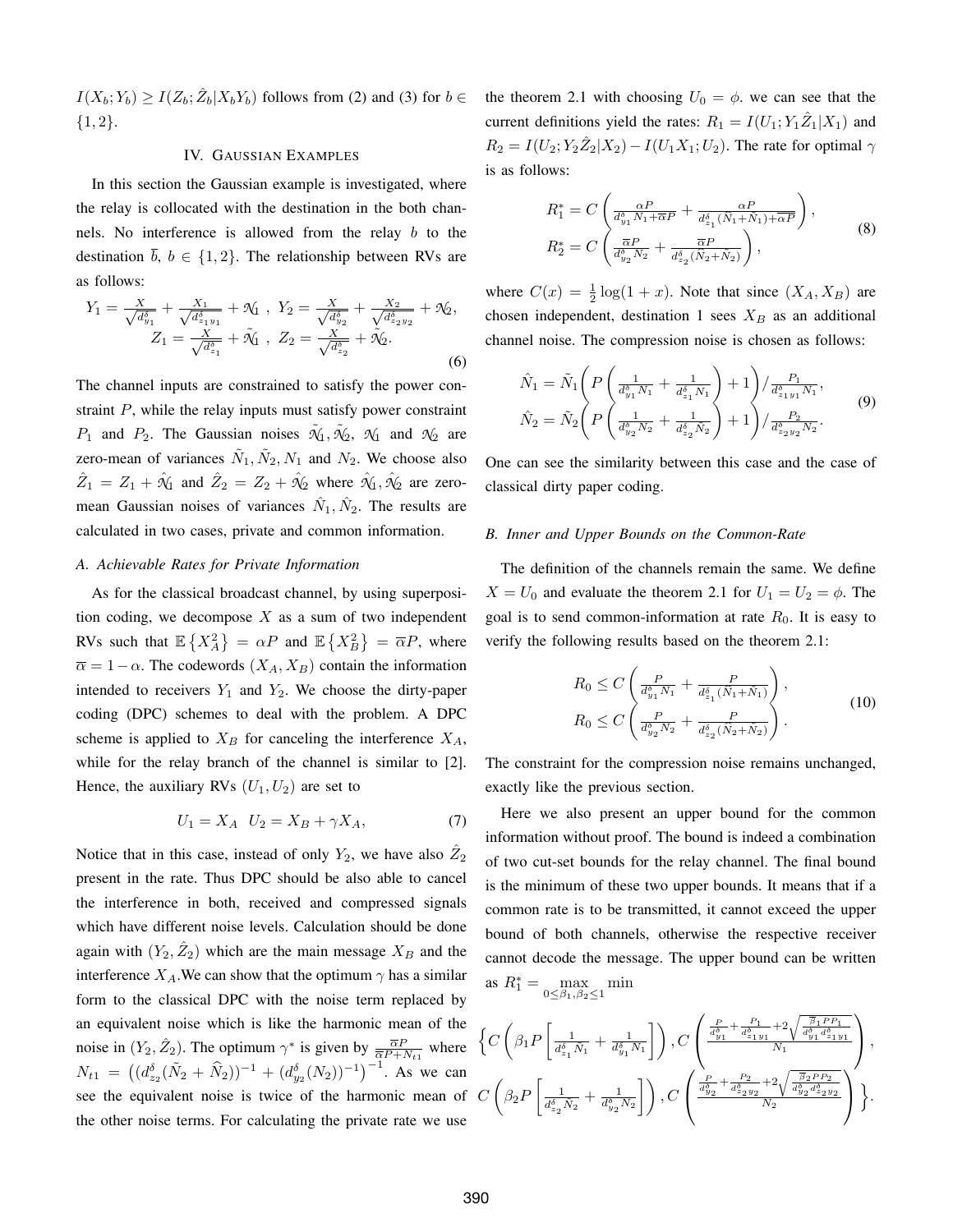

Fig. 2. The average rates for CF-CF and AF scenarios.

#### V. NUMERICAL RESULTS AND EXAMPLES

In this section, we compare the numerical results for Amplify-and-Forward (AF) and Compress-and-Forward (CF). The AF rates are calculated with the assumption of (6) and also, the assumption that  $X_{1i} = a_1 Z_{1(i-1)}, X_{2i} = a_2 Z_{2(i-1)}$ similar to [5] where  $a_1, a_2$  are the amplification factor in the relays and should satisfy the following conditions:

$$
\begin{array}{c}a_1^2\leq\frac{P_1}{\frac{P}{d_{2_1}^s}+\tilde{N}_1}\\a_2^2\leq\frac{P_2}{\frac{P}{d_{2_2}^s}+\tilde{N}_2}\end{array}
$$

Here we assume that all channel noises are set to the unit variance and  $P = P_1 = P_2 = 10$ . The distance between X and  $(Y_1, Y_2)$  is d, while  $d_{z_1} = d - 0.1, d_{z_1y_1} = 0.1, d_{z_2} =$  $d - 0.4, d_{z_2y_2} = 0.4$ . In other words, the source, the relay and the destination in each channel are on the same line. Now we focus on the scenario 2 where the two possible channels occur randomly with probability  $p$ ,  $1 - p$ . In this case, the average rate achievable by the AF strategy is equal to  $R_{AF,av} = pR_{AF1} + (1-p)R_{AF2}$ . While in our strategy the average rate will be  $R_{CF-CF,av} = \max_{0 \le \alpha \le 1} \{pR_1 + (1-p)R_2\}.$ Based in the definitions, relays are collocated with the destinations, i.e. the CF is the proper cooperative strategy. And the source is moving which is obvious from the definition. We plotted the average rates in 2 based on these assumptions and for  $p = 0.9, 0.1$ . As one can see the CF-CF strategy outperforms the AF in this case. The current scenario is based on a fast fading assumption. It is clear that the CF-CF strategy proposed here outperforms the AF in the case of quasi-static fading channel. Because it guarantees the transmission of a private rate adapted to each channel using the broadcasting idea. While AF and the time sharing use the fix coding which

is basically limited regarding the channel change, in the case quasi-static fading channel. But the results show that the current coding can make a significant improvement compared to AF not only in the quasi-static fading channel but also a fast fading channel which was presented here. This characteristic provides the flexibility over the channel variations.

#### VI. SUMMARY AND DISCUSSION

The two-user simultaneous relay channel with collocated relay and destination nodes was studied. It is assumed that the source node is unaware of the specific channel controlling the communication but knows the set of all possible relay channels. Since the relay and destination nodes are collocated, Compress-and-Forward (CF) strategy turns to be the best known cooperative strategy to transmit information to the destinations. We explained that this problem is equivalent to that of the two-user broadcast relay channel. By using this connection, common information can be transmitted to the destination via any possible channel and simultaneous, private information can be decoded on each of the specific channels. The proposed coding strategy exploits broadcast coding (superposition and Marton coding) and CF coding. The resulting region includes Marton's region for the general broadcast channel and the CF rate for the relay channel. Afterward Gaussian examples was studied for the case of common and private information. Finally, it was shown via numerical results that significant improvement can be made by using our broadcasting coding compared to standard techniques as Amplify-and-Forward (AF) coding.

#### ACKNOWLEDGMENT

This research is supported by the *Institut Carnot C3S*.

#### **REFERENCES**

- [1] E. C. van der Meulen, "Three-terminal communication channels," *Adv. Appl. Prob.*, vol. 3, pp. 120–154, 1971.
- [2] T. Cover and A. El Gamal, "Capacity theorems for the relay channel," *Information Theory, IEEE Trans. on*, vol. IT-25, pp. 572–584, 1979.
- [3] H.-F. Chong, M. Motani, and H. K. Garg, "Generalized backward decoding strategies for the relay channel," *Information Theory, IEEE Transactions on*, vol. 53, no. 1, pp. 394 –401, jan. 2007.
- [4] A. E. Gamal and M. Aref, "The capacity of semideterministic relay channel," *IEEE Trans. Information Theory*, vol. IT-28, no. 3, p. 536, May 1982.
- [5] G. Kramer, M. Gastpar, and P. Gupta, "Cooperative strategies and capacity theorems for relay networks," *Information Theory, IEEE Transactions on*, vol. 51, no. 9, pp. 3037–3063, Sept. 2005.